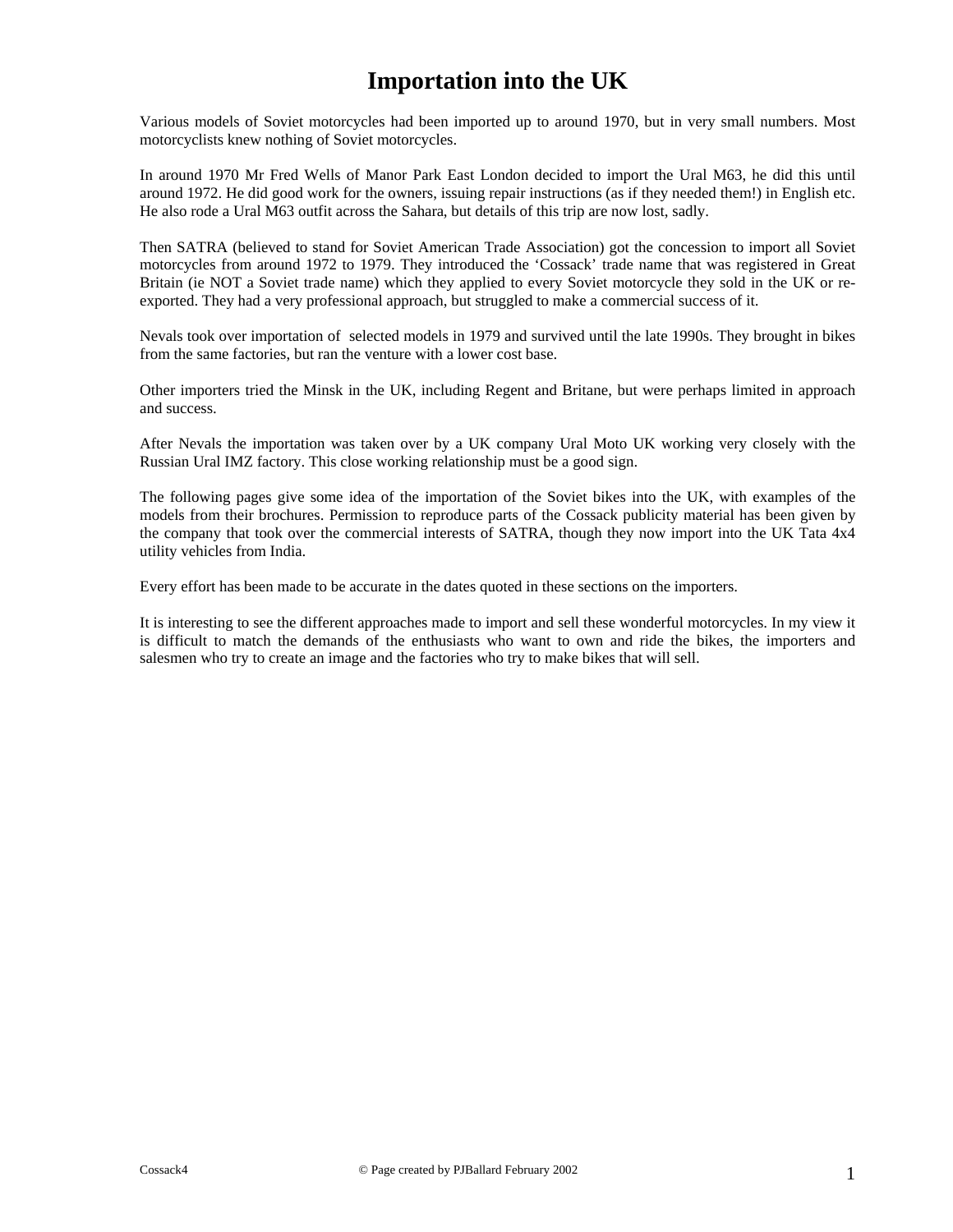## **SATRA – Cossack – UK Importer & re-Exporter**

SATRA (believed to be Soviet American Trade Association) set up in the UK to import vehicles from the USSR in 1973. They were originally based in Byfleet, Surrey, England. In around 1975 they moved to Carnaby near Bridlington in NE England. They started off by importing Moskvich cars then Lada cars from Russia. They also formed SATRA Belarus to bring in the Belarus tractor from Belarus and a selection of Soviet motorcycles. In the Carnaby site the cars were on one site and the bikes and tractors were on another in industrial units on the WWII Carnaby airfield. Also on the airfield was a motorcycle race circuit used occasionally for races but also by SATRA for testing.

The Cossack trade name was chosen for the motorcycles, although unknown to the customers the bikes came from many factories from three different Soviet states, Russia (Ural & Ishevsk), the Ukraine (Dnieper) and Belarus (Minsk). The factory names were discarded in favour of the Cossack name, but the model names were kept.

A great deal of money was spent on the import and sales venture, far more than they could ever have got back from sales. There were new workshops, good spares area and pleasant offices. The Cossack stands at the London motorcycle shows were lavish, with specially prepared bikes, colour brochures and posters and pretty young ladies handing out the publicity materials. There were around 210 Cossack dealers set up in the UK, most were not sole Cossack agents, but some had big premises. One name associated with the bikes at that time that keeps cropping up is Terry Dobney who ran the Cossack side of things at the Camberley Honda Centre. He went on to support the Neval activities in the USA, but then went on to involvement in the American 'Indian' motorcycles, last seen he was a Druid Adviser and 'Keeper of the Stones of Avebury' in the south west of England!

The actual motorcycle in the poster below went to the Camberley Honda Centre after the Cossack era finished, but is now owned by a member Cossack Owners Club. The whereabouts of the rider is still sadly unknown!



**Colour Poster distributed by SATRA of a M66** The only non standard parts on the bike are: the air pipe straps 'Jubilee clips instead of standard items, why? and of course the rider.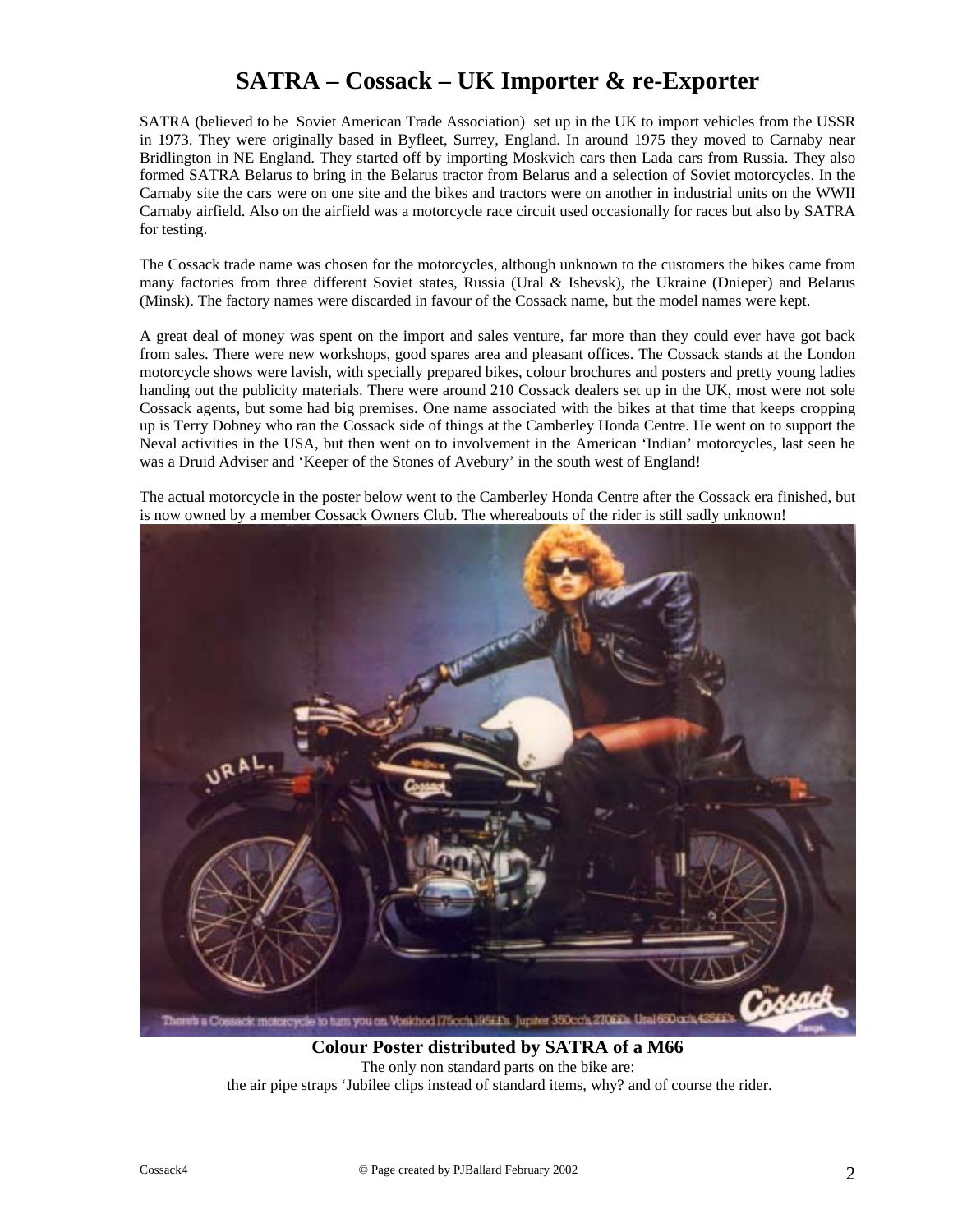

Voskhod.175ools.



Jupiter. 350cc's.